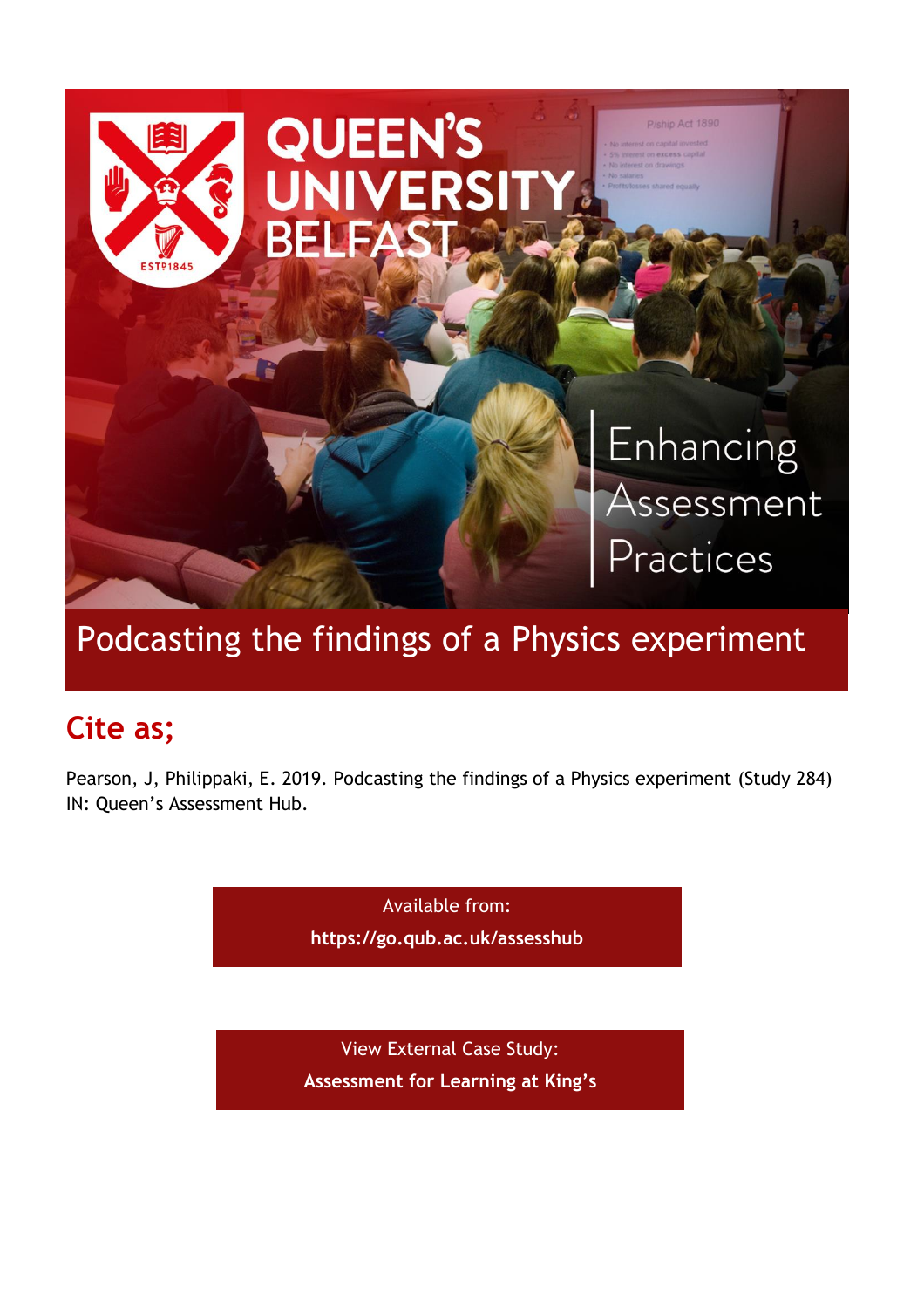# **Description**

**Module:** Physics Skills and Techniques Level 4.

Students work in groups to create a podcast as part of a larger research project and present it in class to a panel of teachers and their peers for feedback and grading.

# **Motivation and Aims**

Physics Skills and Techniques is a core first year module, with about 150 students, covering the basic skills required to begin the study of Physics. One of the learning outcomes is specifically oriented towards enhancing effective oral communication skills, and therefore one of the assessments was originally a PowerPoint Presentation.

However, I felt that the PPT format was not very engaging for either the students or the teachers who had to watch them! Podcasting is a popular method nowadays of communicating scientific research and most students would be familiar with this genre. The basic information and content remains the same, so students still have to achieve the knowledge learning outcomes, but the experience of reading about research or an experiment is quite different from communication such as a podcast of video and it is good for students to be able to present research findings in a number of formats.

Therefore, I felt replacing a PPT with a podcast would be more engaging, an authentic means of communicating with an audience and might facilitate other skills that can enhance their university experience, such as creativity and basic video editing software techniques.

# **Methodology**

The podcast is part of a larger research project where students are put into groups to develop a project in the lab. Students do weekly labs throughout the module (which takes place over two semesters) and then are given 4 weeks to do the project at the end of semester 2. They are allocated to groups to develop a small guided research project. Groups are given a list of experiments and they choose which one to do. Experiments are usually allocated on a first come first served basis depending on their preferences, i.e. if there is no more space for their 1<sup>st</sup> preference then the second will be given and so on.

The project involves performing an experiment and the podcast should be a 3-minute summary of the project (purpose, methods, outcomes). The rest of the project assessment is an individual written report (see **'how did you design the assessment criteria'** below).

Students are given a free session to experiment with recordings in the lab. I give them an exercise to make sure they understand what to do and then they come to record their project. They upload the podcast file to KEATS, but because they are large files, in case they can't do this, they are required to also email the file to their lecturer. Students are given time in dedicated lab sessions, although a lot of work will take place outside of class.

During the final weeks of semester two, during a class session, students present their podcasts and are given both tutor and peer grades and feedback (see **'how do you give feedback?'** below).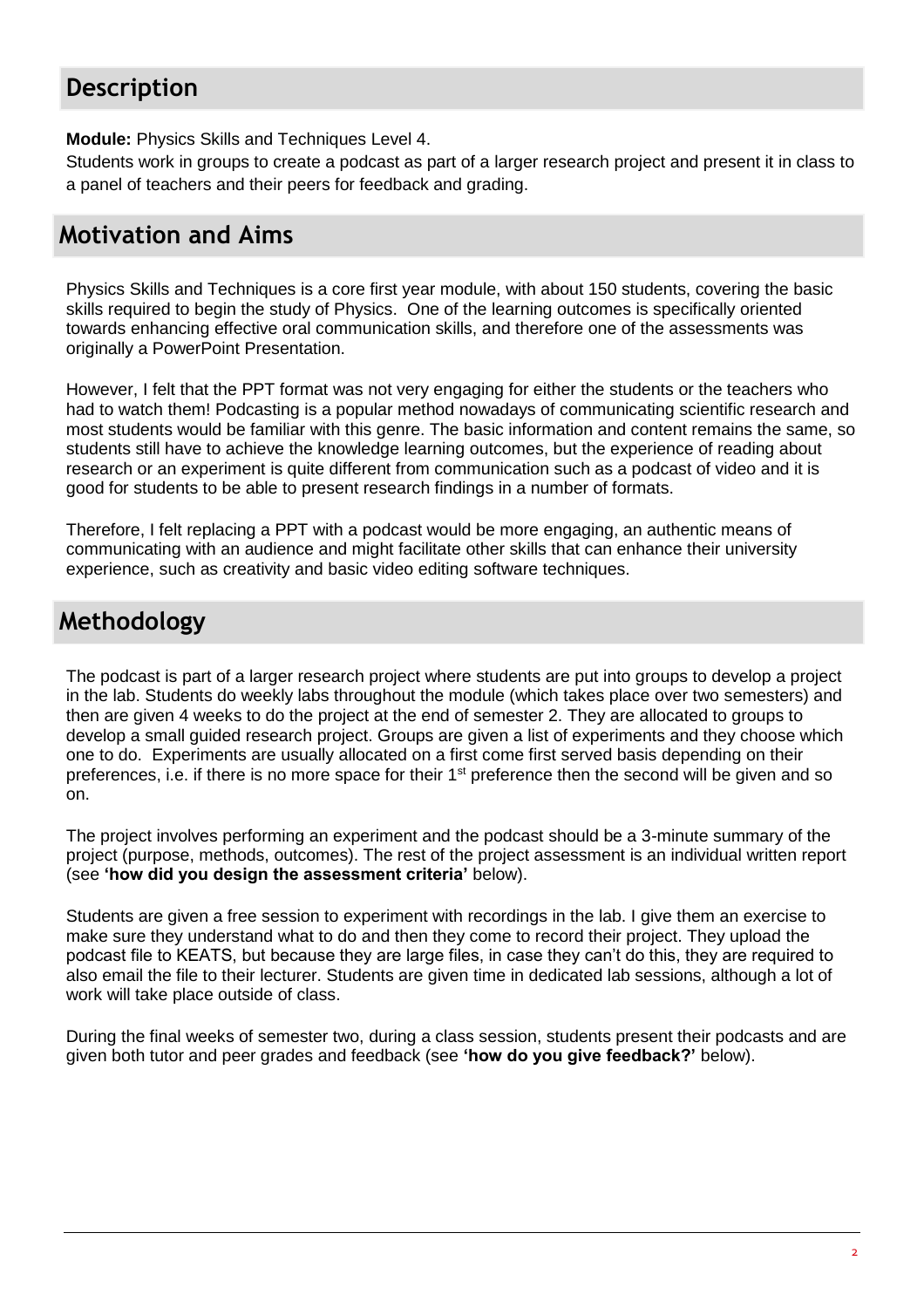### **How did you design the assessment criteria and weighting?**

The project is worth 35% of the total summative module grade, with the split being:

- podcast -15% group
- written report 15% individual;
- student performance/process 5% individual

Everyone gets the SAME grade for the podcast as it is t*he product* being assessed. This is balanced with the 5% for *process* i.e. whether students were attending their project lab sessions, showed interest, in other words they contributed in their group work.

The marking scheme is based on the generic criteria for Physics which covers practical work/orals and reports/essays. The skills and standards required for a podcast are similar as that for a presentation in many ways. However, for the podcast, we use adapted criteria, using subheadings of CONTENT, CLARITY, and CHARISMA. This was given on advice from the English Language Centre, whom we work with for a Physics module on their Foundation programme.

Although this is group work, everyone is required to speak in the podcast. As part of the task, students have to negotiate their roles and responsibilities within the group.

#### **How do you give feedback?**

Students present their podcast in one session all together. This allows them the opportunity to get feedback from their peers as well as from their teacher.

At the beginning of the session, we go through the criteria with the students. Then we listen to the podcast from each group and after each one they vote on **[PollEverywhere](https://www.polleverywhere.com/)** (this allows for anonymity). They give only a grade band not the number (B, B+, A etc.). The average of these grades on PollEverywhere makes up the final peer grade.

There is a panel of two lectures and Graduate Teaching Assistants who also give feedback. Once the students leave the room, we confer and come to a consensus on the grades we will give for each podcast group.

- The teacher grade is worth 70% of the total grade
- The peer grade is worth 30%

We do this to motivate students to come to the session and pay attention by giving them a reason to listen. We also feel that peers are more interested and invested in each other's work by doing this, fostering an ethos of collaboration rather than competition. We find that there is a large amount of accuracy in the grades that students give and the grades that lectures and TAs give.

Another benefit of this is that students can get immediate feedback rather than waiting for weeks for their feedback to be returned. This is also has a 'delay the grade' effect, whereby students receive feedback but not the grade until after the whole project is marked. This encourages evaluate judgment of their own performance.

Students might complain about a lack of written recorded feedback, but you can make this part of their responsibility to record the feedback on their phones and type up if they want to.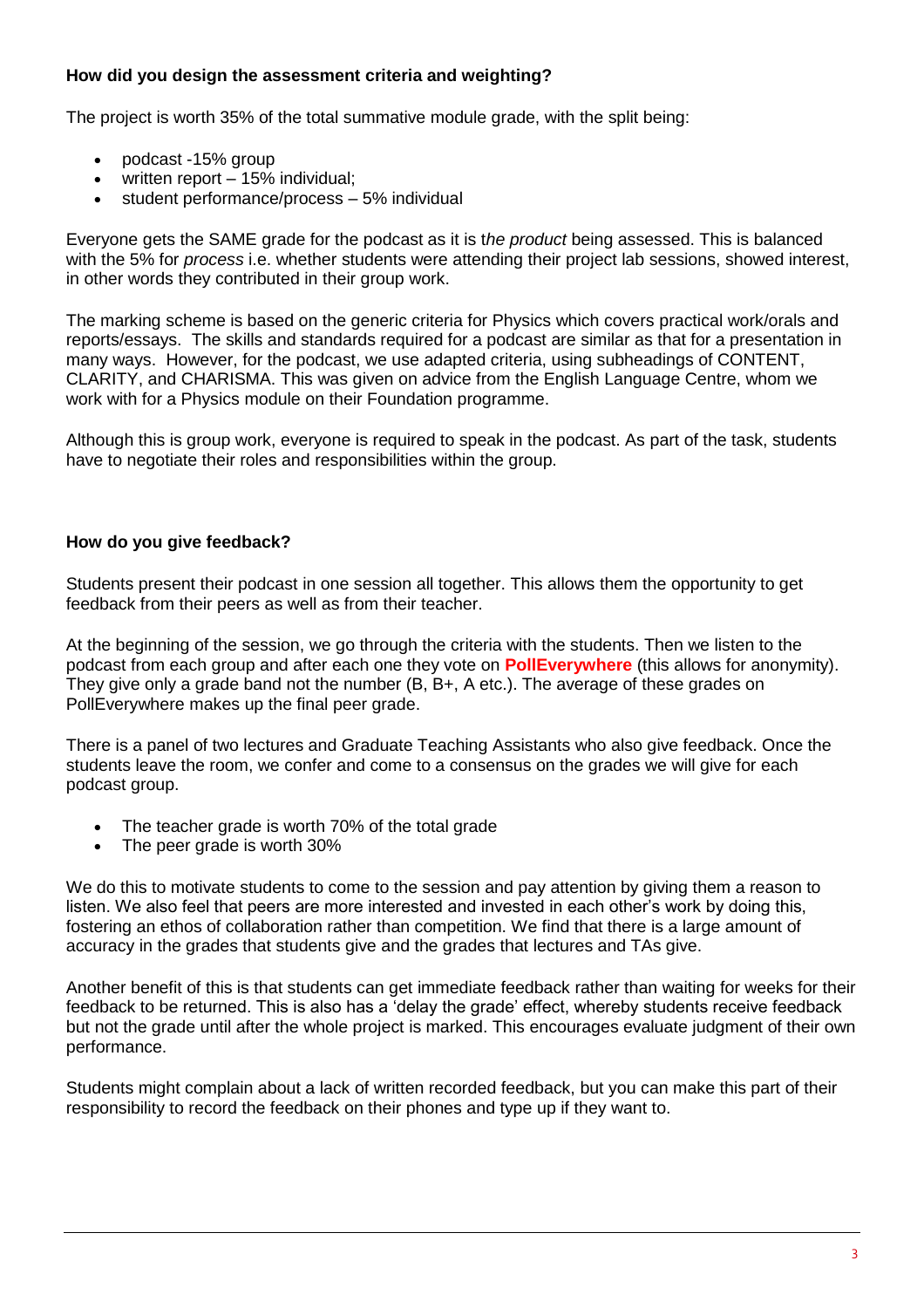#### **How do you explain the assessment to the students?**

In the first few weeks, we give the students an introduction to the assessment and go through all the considerations they need to make including audience structure and narrative. This is the PPT we use: **week 21 – [Podcasts \(ELC\)](https://blogs.kcl.ac.uk/aflkings/files/2019/10/week-21-Podcasts-ELC.pdf)**

# **Successes | Challenges | Lessons Learned**

### **What benefits did you see?**

#### **Student Engagement with the task and each other:**

Students seem more engaged than when the assessment was a PPT. This was particularly noticeable in their interaction and interest with peers' podcasts. Previously, students only turned up for their own presentation slot but now they want to see what their peers have produced. A PPT format leaves little room for creativity but when students have more freedom with formats, they are more interested in their own work and that of others. One student commented about the project as a whole:

*"Even though I am interested in the theoretical part of the subject, I feel like my knowledge about it would not be 100% complete without these experiments"*

#### **Technical Skills:**

As mentioned above, we feel that students are gaining another transferable skill in having the experience of using freely available editing software. This is not assessed as part of the criteria in itself however.

#### **Staff Workload:**

We have quite a few assessments for this large core module. Previously, we had to watch individual presentation over a few days and had to give feedback on each presentation after it had been uploaded to KEATS, but changing the format has allowed us to give immediate feedback as part of collaborative communicative 'event' over a few hours. We enjoy this much more and therefore are more engaged with the task we have set our students.

Because there are a number of lecturers in the room, there is no need for post-hoc moderation, as everyone confers on the grading decisions on the day. As the podcast is already a recorded product, there is no need for complex procedures and equipment as with recording oral presentations.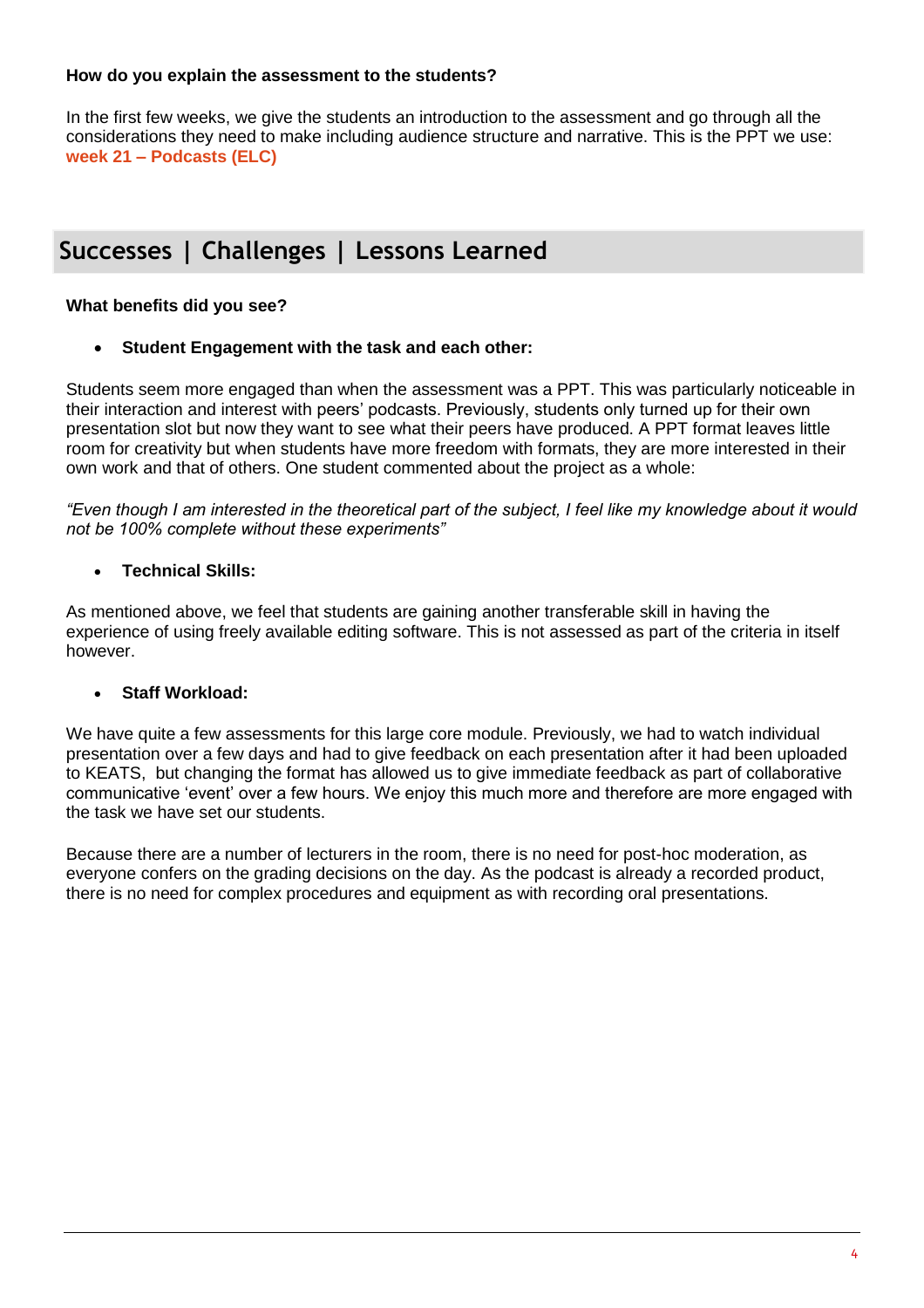### **What challenges did you encounter and how did you address them?**

## **Peer grading:**

I think it is inevitable when you give students the responsibility that some will feel obliged to give good marks to peers, and some will not engage fully. We did have some students who didn't turn up to the final session. This could have been due to the timing of the session (right before the end of term exams), or it could have been that they felt exposed in front of their peers, although we hoped that the group work aspect diluted this somewhat. When giving feedback, we make an effort not to be overly critical as this is a public way of giving feedback that can be difficult for level 4 students.

There is a possibility that students didn't fully understand the criteria and as this was the first year, we didn't have examples for them to analyse beforehand as part of marking training. This year we will have some podcasts available from the previous cohort for this. In addition, we are making attendance for the final session compulsory in order to provide that peer support and sense of module completion.

### **Technical issues:**

Students were given the choice of the freely available open license video editing software (iMovies, Microsoft VLC, Grover etc). However, because some software licenses on a trial a basis, some of the finished podcasts had unsightly watermarks for copyright! KEATS also supports AUDACITY for podcasts. **There is a help page for staff and students on KEATS about how to use this software.**  However, I do hope that King's does more to support software training for students, as many lecturers may feel reluctant to introduce assessment such as this because it isn't their job to train students to use the software.

The sound files are often too big to load to KEATS so one member of the group must also email this to the lecturer and cc the other group member. This can create a sight issue of showing samples to the external examiners if required, but we can load them onto a secure OneDrive account for this purpose.

### **Group Work:**

We have all the usual issues with group work and some complaints about students who don't pull their weight. We do take attendance in the labs, but a lot of work takes place outside of class. It might be good to introduce a social contract at the start of the terms as part of the assignment brief, where students allocate roles and responsibilities. Some students are already stating at the end of their podcast who did what, and this could be a formal part of the assignment brief to ensure responsibility is acknowledged.

# **Timing:**

We found that 3 minutes was not long enough for the students to really be able to talk about their project in depth so we will increase this to 4/5 minutes this year. This will make the feedback session slightly longer, however.